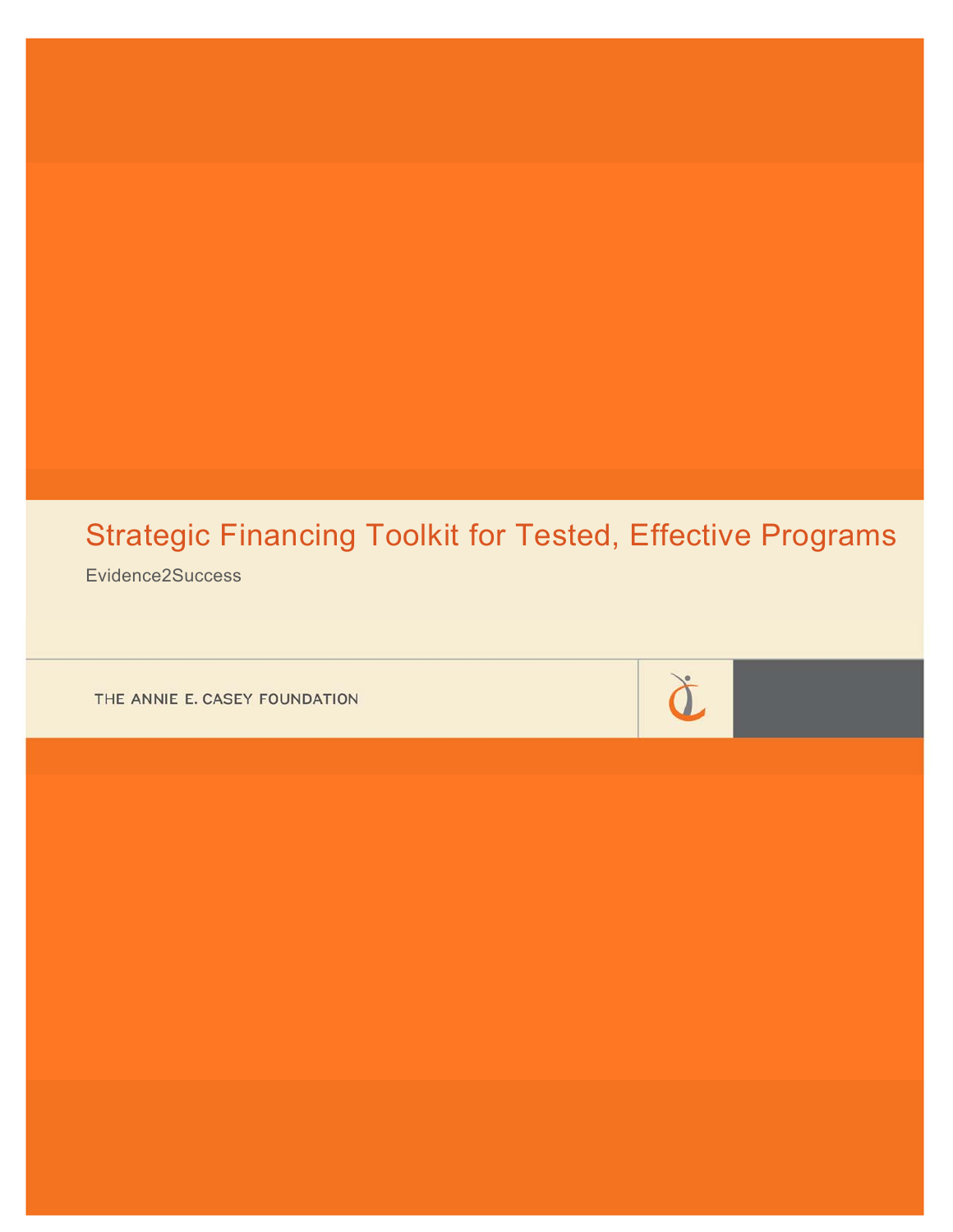# **Contents**

| L | Introduction                                                      | 1               |
|---|-------------------------------------------------------------------|-----------------|
|   | II. Toolkit Overview                                              | 2               |
|   | III. Five Steps to Developing a<br>Strategic Finance Plan         | 4               |
|   | Step 1. What are your financing goals?                            | 4               |
|   | Step 2. What financial resources do<br>you need?                  | 8               |
|   | Step 3. How are you currently<br>investing resources?             | 10              |
|   | Step 4. What financing strategies will<br>support your goals?     | 12 <sup>2</sup> |
|   | Step 5. How will you work together<br>to secure needed resources? | 15              |
|   | IV. Conclusion                                                    | 16              |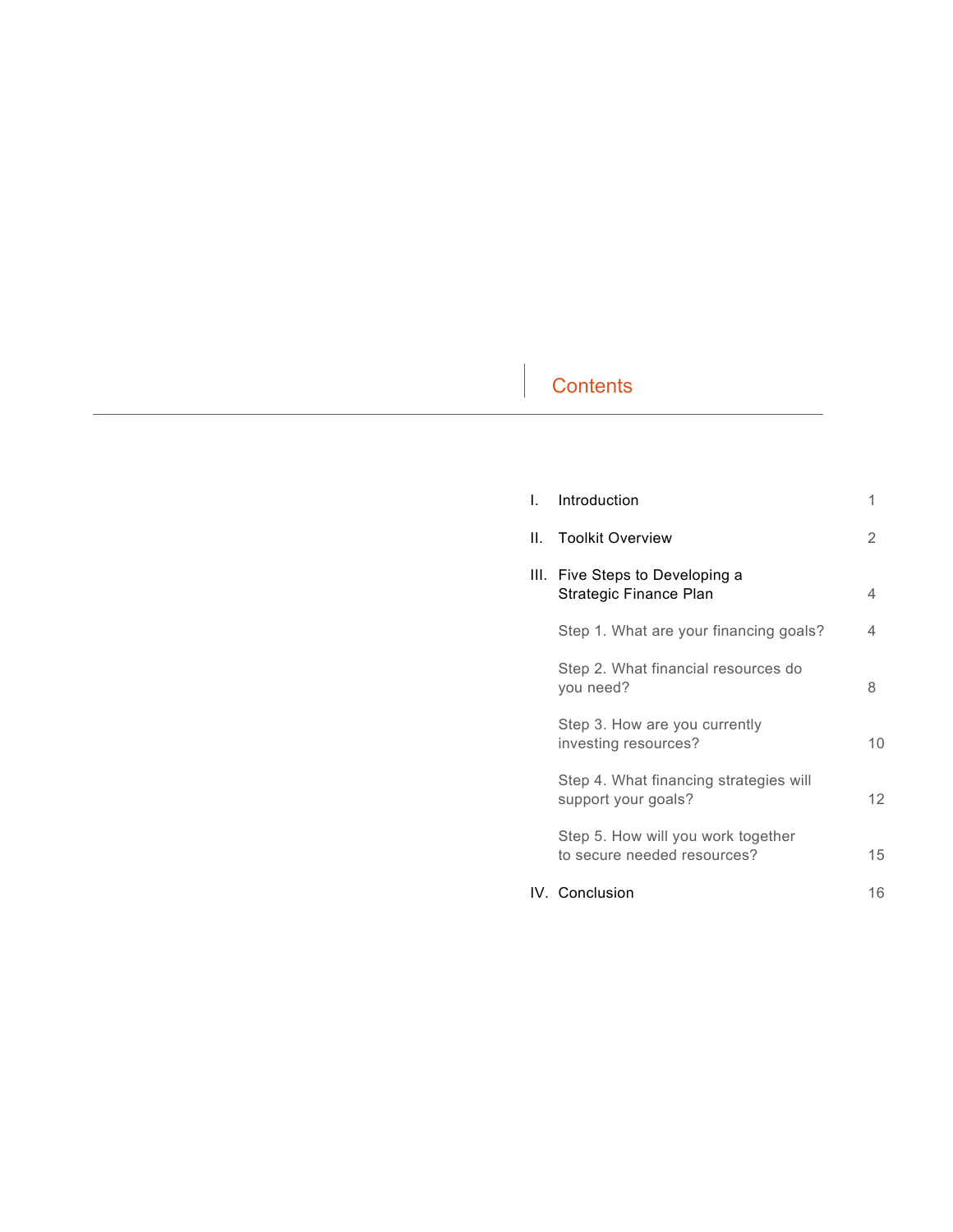# I. Introduction

This toolkit presents a strategic finance planning process that will help public system and community collaboratives to clarify what it is you want to finance, to understand the alignment of your current investments with your financing goals, and to identify financing strategies that will achieve your goals. The strategic financing process is a key step in a partnership effort and begins with careful review of data and research to identify the programs and services that will most effectively achieve shared outcomes. This process and toolkit have been developed by Mainspring Consulting to support [Evidence2Success](http://www.aecf.org/work/evidence-based-practice/evidence2success), an initiative created by the Annie E. Casey Foundation and partners, and meant to help public and community leaders identify the resources they need to start up, scale and sustain tested, effective programs that lead to positive outcomes for children and families.

#### What is a tested, effective program?

A tested, effective program, also known as an "evidence-based program," has undergone rigorous testing and its effectiveness has been demonstrated by a convincing set of persuasive evidence. A tested, effective program can answer the following questions:

- Impact: How much positive change in developmental outcomes comes from the program?
- Intervention specificity: What is the target population, the outcome and risk and protective factors that are addressed by the program? What is the theory of change or logic model that explains how the change comes about?
- Evaluation quality: Is there confidence in the program's evaluation?
- System readiness: Is the program ready for implementation at scale?

This strategic financing approach is drawn from the Annie E. Casey Foundation's experience and long-standing commitment to improving the lives of children and families. Most recently, with the Evidence2Success model, the Foundation is partnering with communities to thoughtfully shift their investments to tested, effective programs. Evidence2Success implementation has demonstrated how critically important it is for community and public agency leaders to take a strategic approach to financing to improve outcomes for children in their community.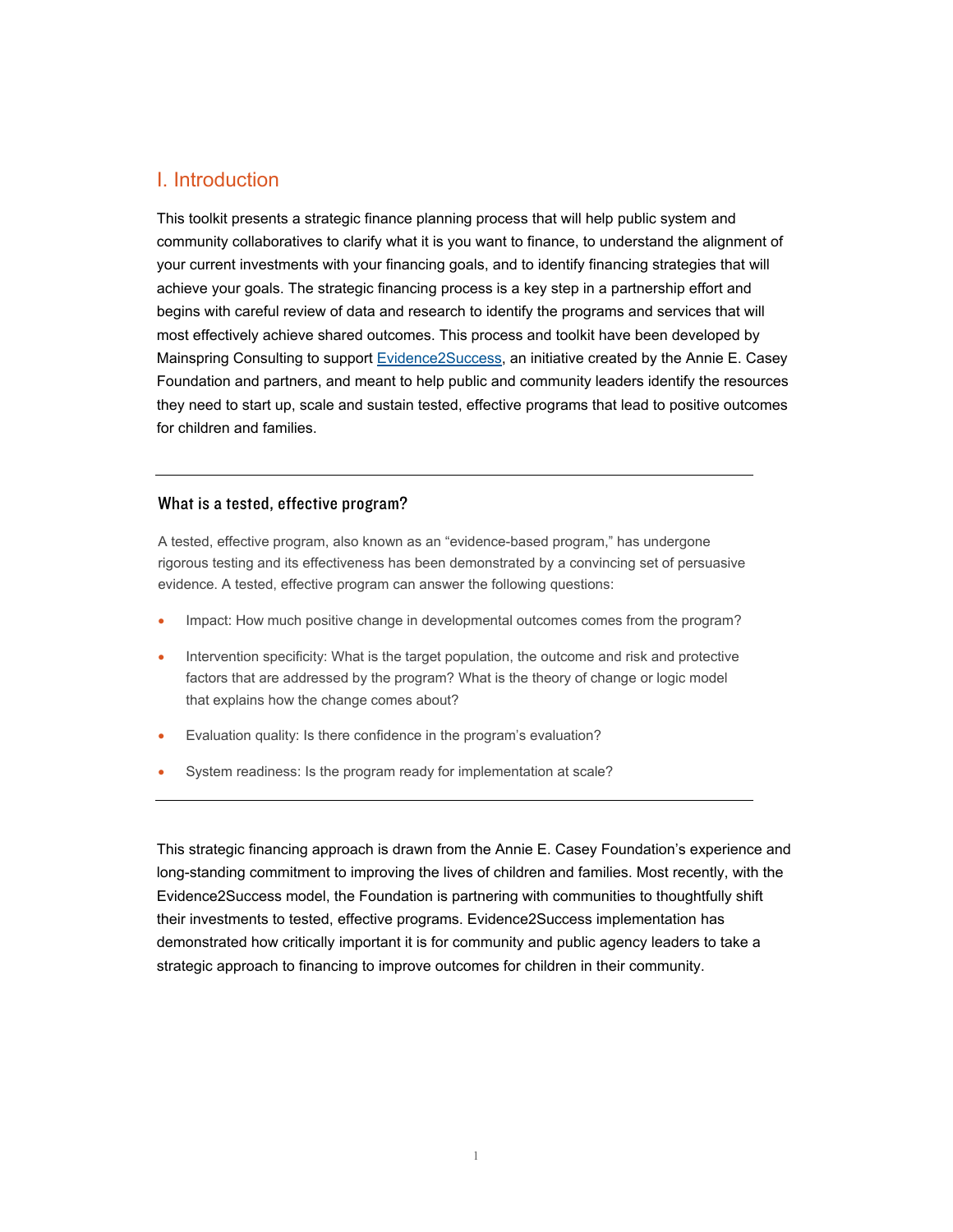# II. Toolkit Overview

#### **ABOUT THIS TOOLKIT**

This toolkit describes five critical questions you should answer in developing a strategic financing plan:

- 1. What are your financing goals?
- 2. What financial resources do you need?
- 3. How are you currently investing resources?
- 4. What financing strategies will support your goals?
- 5. How will you work together to secure needed resources?

Each question includes a brief overview, steps for answering the question, notes on processes for completing the step and a list of helpful worksheets and resources. These steps will help you take a comprehensive look at how your community can make smart investments in effective programs and services that will improve the well-being of your children. The worksheets for each step, once completed, can serve as your strategic financing plan.

The strategic financing process presented in this toolkit was developed as one component of a comprehensive partnership engagement process within Evidence2Success that includes:

- developing partnerships between public agency and community leaders;
- using data to establish shared priorities;
- identifying tested, effective programs that are well targeted to the populations you are serving; and
- implementing those programs effectively.

The finance tools will be most effective if used alongside other Evidence2Success tools and resources, which are linked throughout the toolkit.

#### **WHO SHOULD USE THIS TOOLKIT?**

This toolkit will be most helpful to cross-sector collaborative efforts that are working to improve community-wide child outcomes. This strategic approach to financing is best suited for public and community leaders committed to the following:

Conducting a collaborative decision-making process that includes public and private partners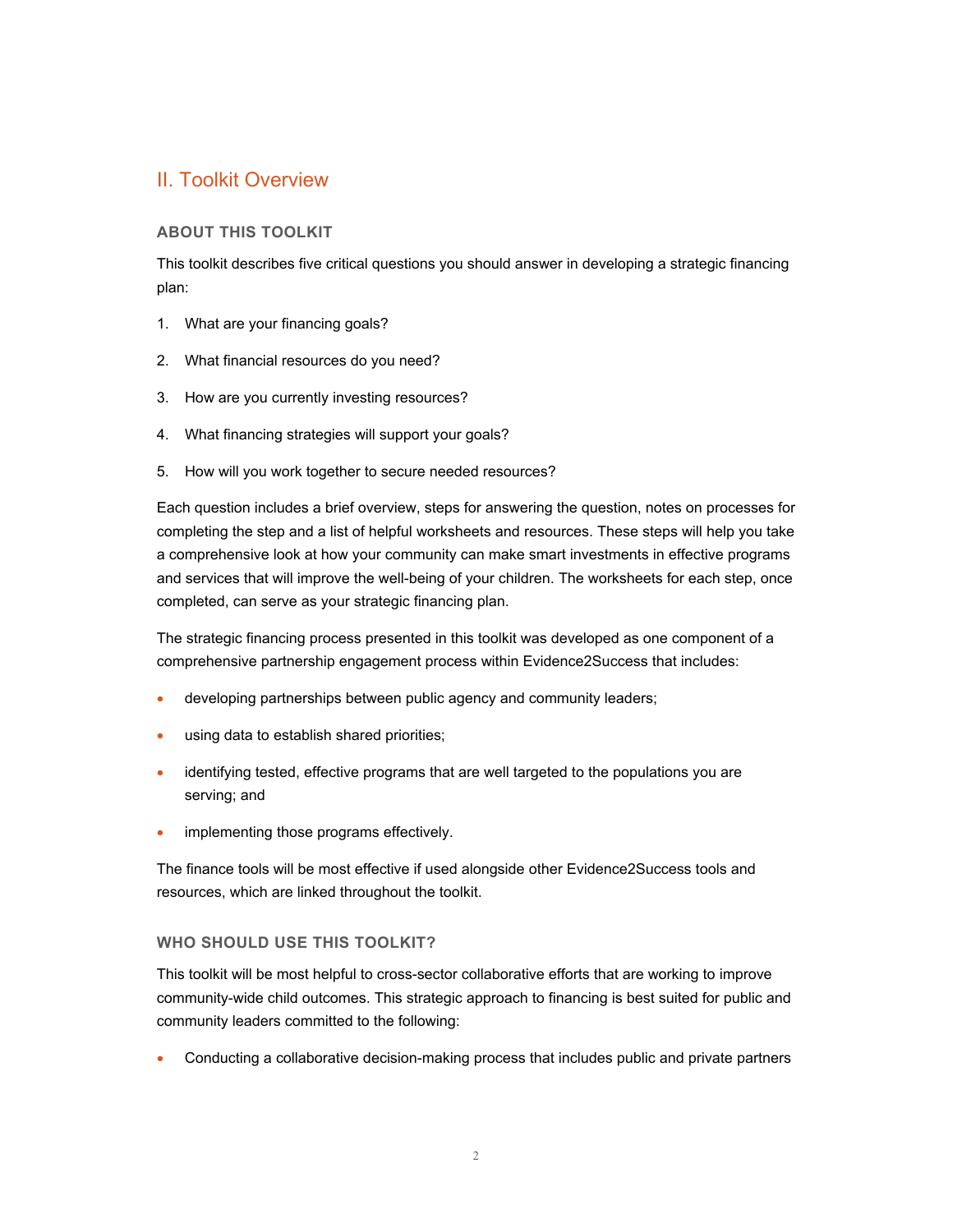- Ensuring that desired child well-being outcomes determine program priorities and drive financing decisions
- Incrementally shifting investments from deep-end treatment to early intervention and prevention
- Developing a diverse and coordinated portfolio of financing strategies that will support tested, effective programs over time
- Making and reporting transparent decisions to demonstrate how funds are spent and what results they yield
- Sharing accountability among public and community leaders for improved outcomes

Within such collaborations, a finance workgroup or committee should be established with representatives from each partner agency. A lead staff person should be designated to facilitate the workgroup's planning and implementation. To be effective, the finance workgroup should include leaders who are responsible for allocating key funding streams and/or who make programmatic, policy and budget decisions about key services in the community. This team will work together to develop, monitor and adjust a strategic financing plan.

#### Why Strategic Finance Planning Is Critical to Collaborative Efforts

- **1. It ensures current funding is being used effectively**. A strategic finance planning process doesn't focus solely on finding new funding. It looks at current expenditures and ensures that what resources you already have are being used for programs and services that get results.
- **2. It reinforces commitment to shared outcomes**. Strategic finance planning shifts the focus of funding from buying or purchasing units of service to providing quality, well targeted support that improves the lives of children. Within the context of a collaborative, strategic finance planning can help ensure multiple partners agree on the outcomes they are working toward and the strategies or their individual contributions that will achieve those outcomes.
- **3. It builds trust among partners**. Throughout a strategic finance planning process, partners discuss and question how their resources are invested and whether those investments are getting the outcomes intended. These open, frank conversations build trust and lay the foundation for success.
- **4. It clarifies roles and responsibilities for finding funding**. Working together on a financing plan helps to ensure that all of the partners are contributing to the identification and development of resources to support the work.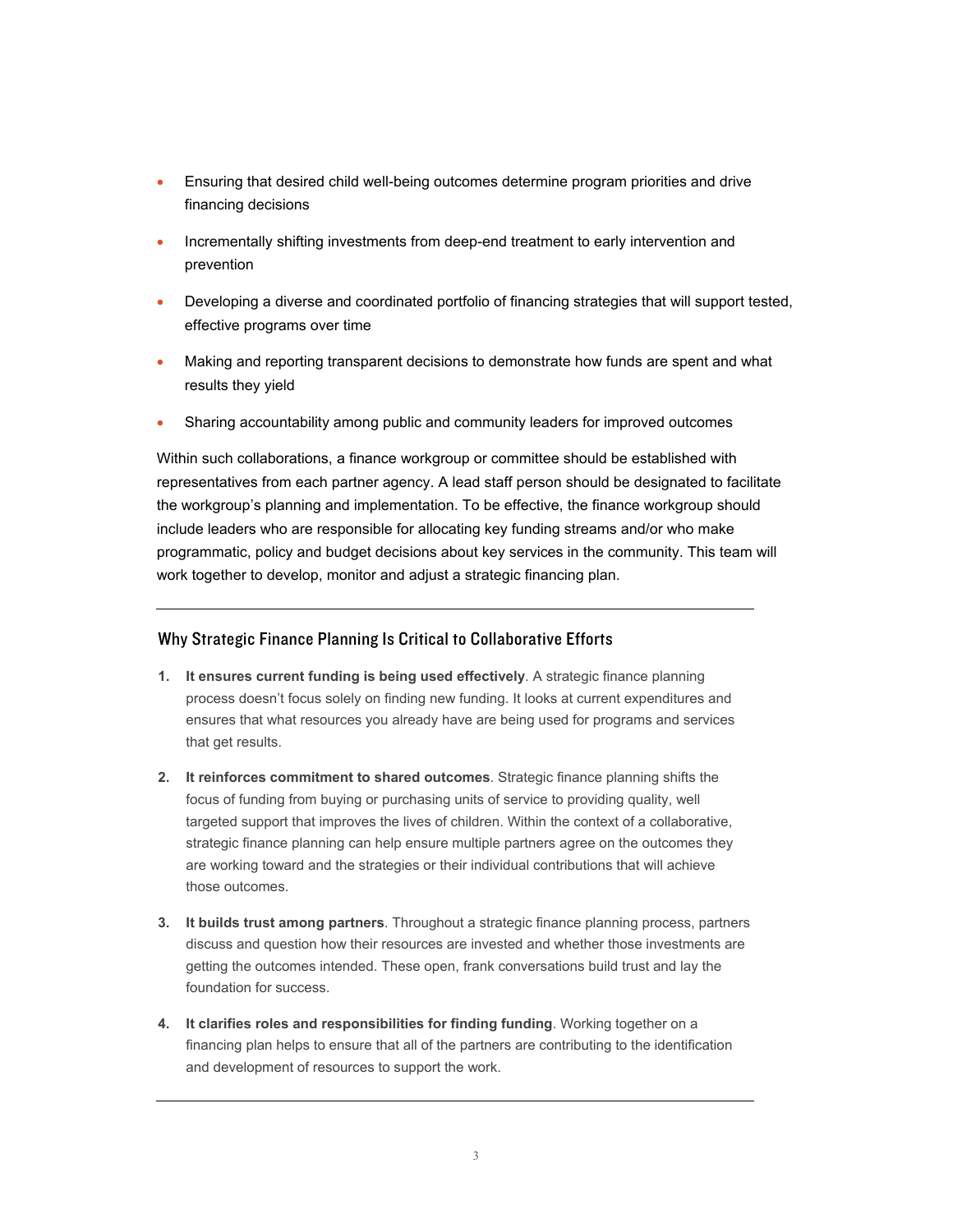#### **WHEN SHOULD STRATEGIC FINANCING PLANNING OCCUR?**

Strategic finance planning is an ongoing task. After the plan is formulated, implementation requires consistent oversight and adaptations. It is helpful, however, to take a step back and engage in comprehensive financing planning about every three years or at key points in the life cycle of an initiative or program.

Here are three important times to engage in strategic financing planning:

- Partnerships change and there is a need to review roles of partners in financing work.
- Significant short-term grant funding creates a need to plan for sustainability beyond grant funds.
- Partners are seeking to significantly change programming or add new programming.

# III. Five Steps to Developing a Strategic Finance Plan

#### **STEP 1. WHAT ARE YOUR FINANCING GOALS?**

#### **Overview**

Strategic finance planning begins with a commitment to improved outcomes for children. In this first step, you and your partners will come together to identify your priority outcomes and identify tested, effective programs or services that will achieve these shared outcomes. You will also determine the scale at which you will implement the programs or services to achieve intended goals.

Data play a critical role in this step. Data from your community should help identify what outcomes are most important to achieve and what scale you will need to reach to improve those outcomes. Data on existing programs should help determine if these programs have demonstrated their effectiveness or if new programs or services need to be identified. Clearinghouses on evidence-based programs can help ensure that you have the right programs or services aligned with the outcomes you want to achieve and the target population you want to serve.

Once you've selected your tested, effective programs or services, your financing goals can be set. The goals may include starting a new program or service or sustaining and scaling existing programs and services. In addition to identifying direct program costs, you will need to identify the infrastructure and funding needed to support collaborative work and quality implementation of a tested, effective program, such as supports for data collection, coordination and planning, technical assistance, program monitoring and implementation.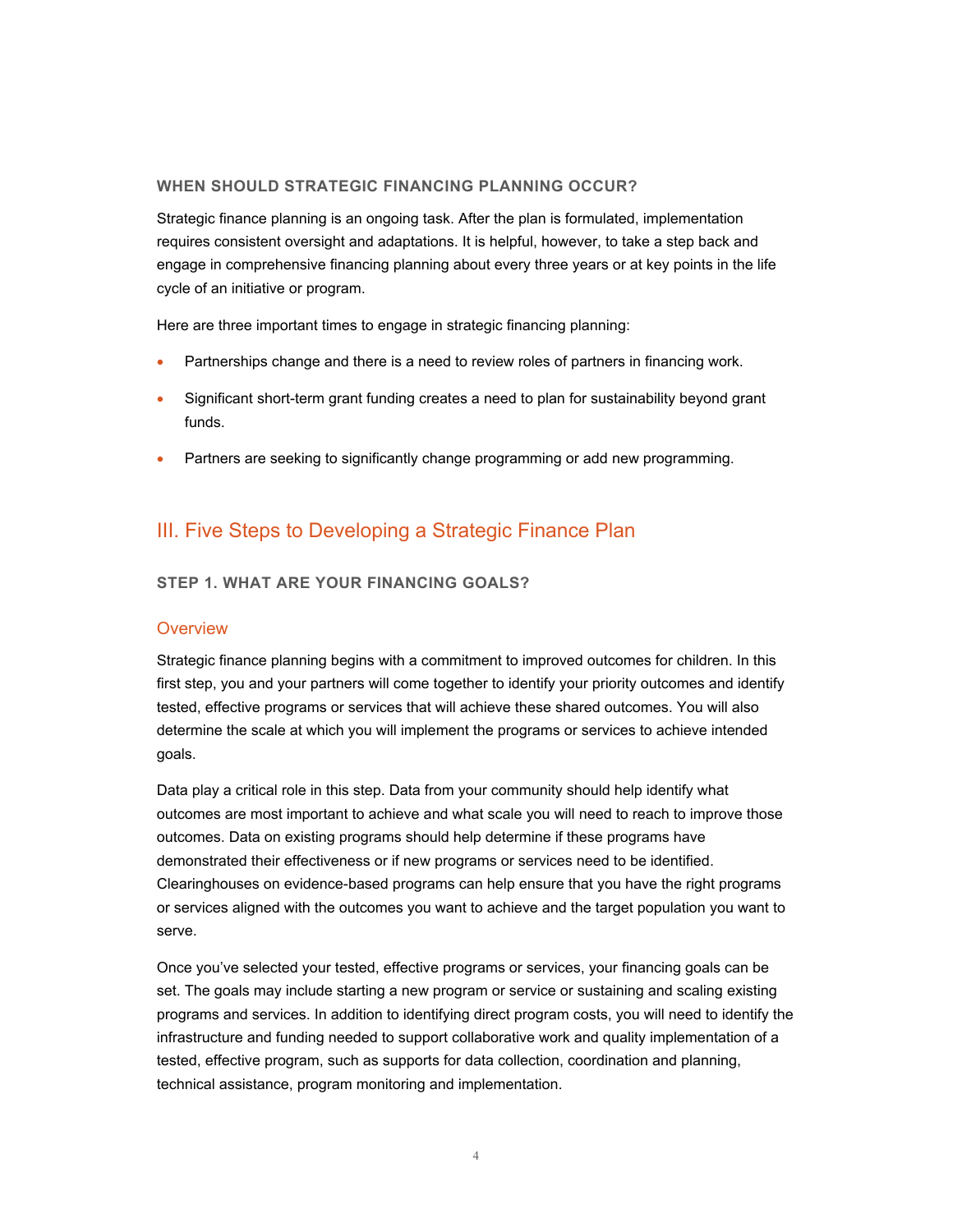#### Steps for Defining Your Finance Goals

- **Identify priority population-level outcomes and related indicators.** Before determining your priority outcomes, you should review data from across a variety of outcome areas to help determine greatest need and target outcomes. (*See the [Evidence2Success Youth](http://www.aecf.org/blog/evidence2success-surveys-track-child-development) [Experience Survey](http://www.aecf.org/blog/evidence2success-surveys-track-child-development) in the Resources section for a data collection tool that provides information on risk and protective factors and key developmental outcomes*.) Once you determine the priority outcomes, you will need to identify the indicators, or measures, that you will use to demonstrate progress toward improving those outcomes. Ensure the indicator data that you select are currently available or can be readily collected.
- **Define your target population.** You will need to clearly define for whom you will achieve the improved outcomes. Do you want to see changes within a whole population, such as all children in a school or all children in a particular neighborhood? Or will you target a subset of the population with particular risk factors, such as children with a history of chronic absenteeism?
- **Identify the programs and services you will implement.** It is critical to provide the right program to the right people. The programs and services you identify should have evidence demonstrating that they will achieve your intended outcomes for your target population. The right program may be something you are already implementing. Review data to determine if existing programs and services are achieving the outcomes you desire. If not, a variety of clearinghouses can help you find tested, effective programs based on outcomes and target populations. Evidence2Success uses [the Blueprints for Healthy Youth Development](http://www.blueprintsprograms.com/) database.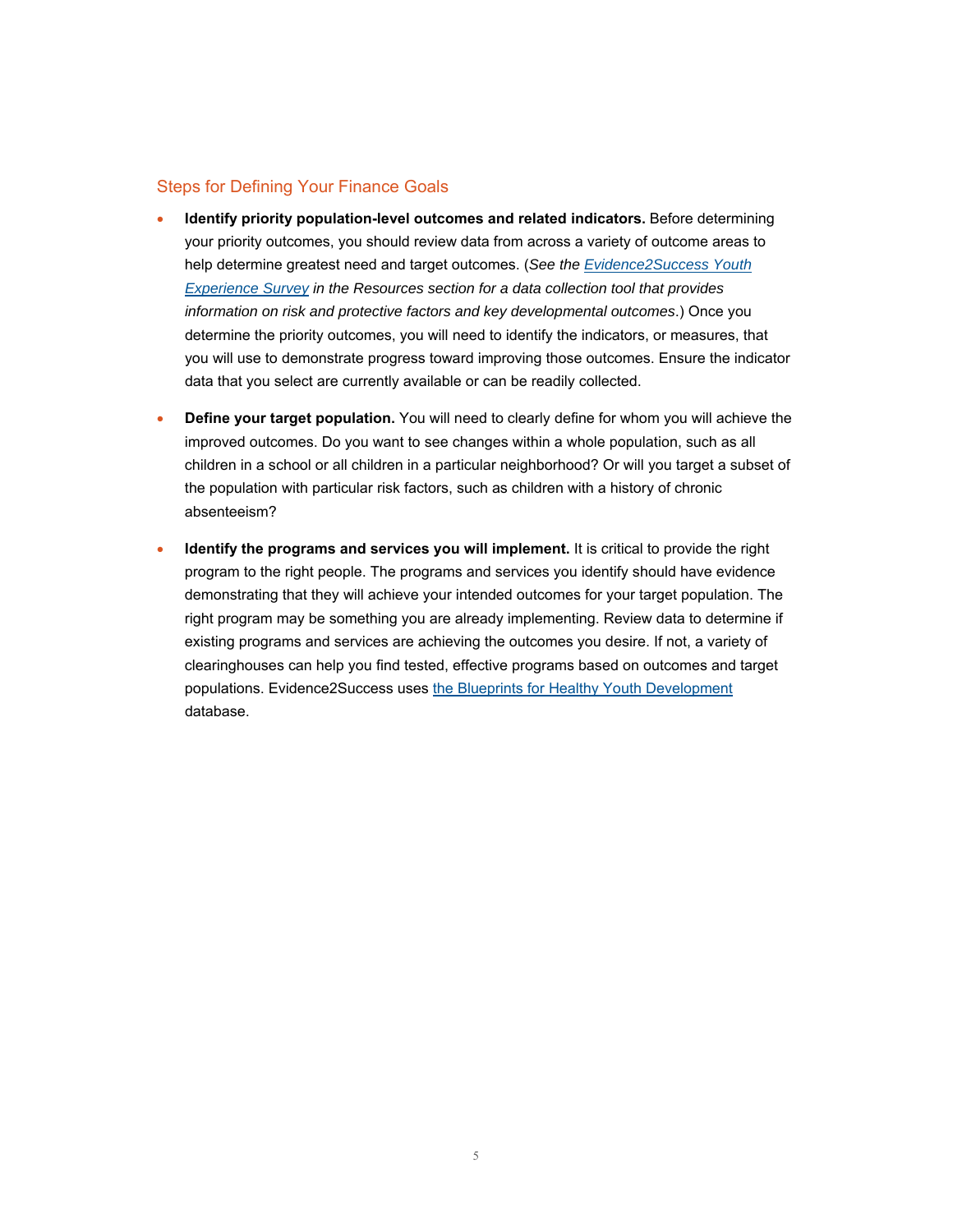# Levels of Intervention

As you identify the programs you want to finance, consider whether you are including programs that will prevent problems and avoid costly remediation later. The Evidence2Success tools integrate the following prevention science framework to help leaders consider whether finance goals include a balanced portfolio of prevention programs.

- **1. Universal Prevention:** Includes interventions that focus on an entire population (national, local community, school district) and aim to prevent or delay social, emotional, health and mental health problems. Example: a substance-use prevention program provided to all middle school children in a school district.
- **2. Selective Prevention:** Includes interventions that focus on groups with above-average risk of social, emotional, health or mental health problems. Interventions might be targeted to subgroups or the general population because of characteristics such as age, gender, family history or economic status. Example: a prenatal and parenting program targeted to lowincome parents.
- **3. Indicated Prevention:** Includes interventions that involve screening used to identify individuals who exhibit early signs of problem behaviors. Example: a violence prevention program targeted to juveniles who have committed a first-time, minor offense.

[The Blueprints for Healthy Youth Development website](http://www.blueprintsprograms.com/) classifies programs according to these levels of intervention.

- **Estimate eligible population.** You need to know the number of youth or families that make up your eligible population to estimate desired reach and determine your finance goals. The eligible population is the total number of children and families within the community you are serving that meet the eligibility criteria for your selected programs. If you plan to finance a universal program, you will need to get data on the total number of children in the community or geographic area in which you are focused. For selective or indicated programs, you will need to estimate the sub-population that meet the eligibility criteria for the program. For programs that target a population based on demographic characteristics (for example, Nurse Family Partnership serves first-time, low income mothers), resources such as U.S. Census data or the KIDS COUNT Data Center (see Resources) can help estimate your target population. For programs targeted to populations that exhibit particular risk factors, the Youth Experience Survey is ideal for estimating target population because it measures risk factors.
- **Determine the scale you want to achieve.** You will need to determine how many children you need to reach within your target population to make the difference you desire. For universal programs, you should aim to serve as much of the target population as you can reach. A reasonable benchmark for your scale goals is 90 percent of your target population,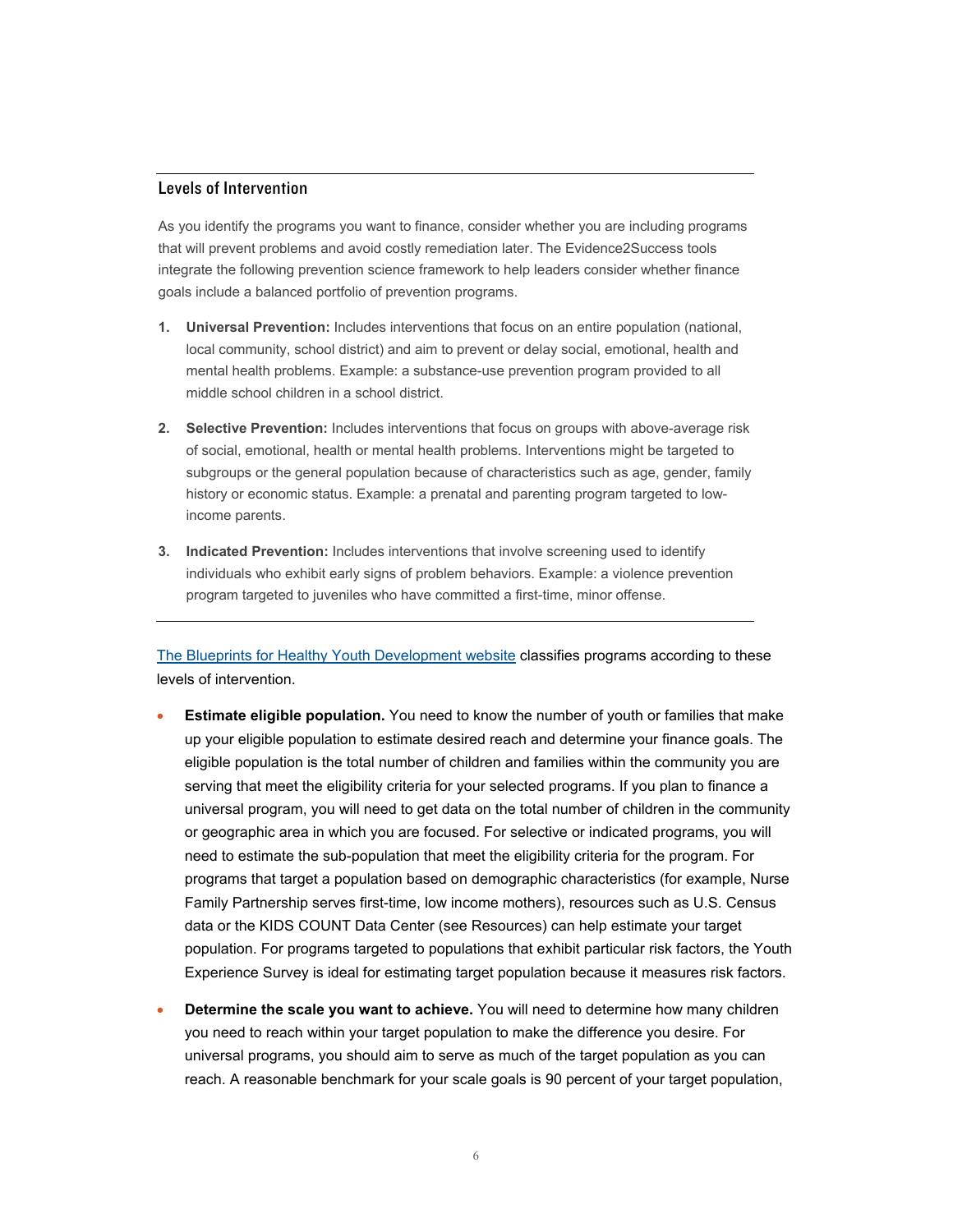knowing that 100-percent reach is not typically feasible. For selective or indicated programs aimed at addressing or preventing problems in a specific subpopulation, it is likely helpful to talk to the developer of the program regarding what level of reach within the target population could achieve change in outcomes.

 **Agree on infrastructure required to support and sustain quality implementation over time.** In addition to defining your program goals, you should define the infrastructure functions that are necessary to ensure ongoing collaboration and quality implementation of programs. Defining the key activities and staffing required to coordinate with partners, review data and adjust priorities, communicate effectively and support quality implementation of programs will help to ensure that you budget for and raise the resources to support these functions.

## Process Tips for Defining Financing Goals

Because this step sets the strategic direction for all subsequent finance planning, it is critical that you engage a broad group of stakeholders. In the Toolkit Overview we noted that you should create a finance workgroup within your larger collaborative structure to focus on developing a financing plan. Depending on the makeup of your finance workgroup, you may want to expand and include others such as your board and/or leadership from across community and public agencies. Representatives from the communities you seek to help should also be included in these decisions. Young people who are part of or were part of the targeted population, as well as members of their families, can provide invaluable perspectives that will help you identify needs, clarify your target population and select programs or services that fit the local culture and context.

#### Worksheets to Help You Define Financing Goals

 [Strategic Finance Goal-Setting Worksheets](http://www.aecf.org/m/resourcedoc/e2sf-step1-strategic-financing-goals-worksheets.docx) — This set of worksheets provides a format and basic instruction for defining outcomes and programs as well as infrastructure goals.

#### **Resources**

- **Evidence2Success Youth Experience Survey** The Youth Experience Survey (YES) is a self-report survey that Evidence2Success communities administer in middle and high schools. YES data, interpreted by community and public system representatives, can help drive key decisions about priorities and programming choices and can be used to gauge progress in improving community-wide outcomes over time. <http://www.aecf.org/m/blogdoc/aecf-yesoutsidee2s-2016.pdf>
- **Blueprints for Healthy Youth Development** There are a variety of clearinghouses and databases that identify evidence-based programs and practices. Evidence2Success uses Blueprints because this database identifies evidence-based programs across a variety of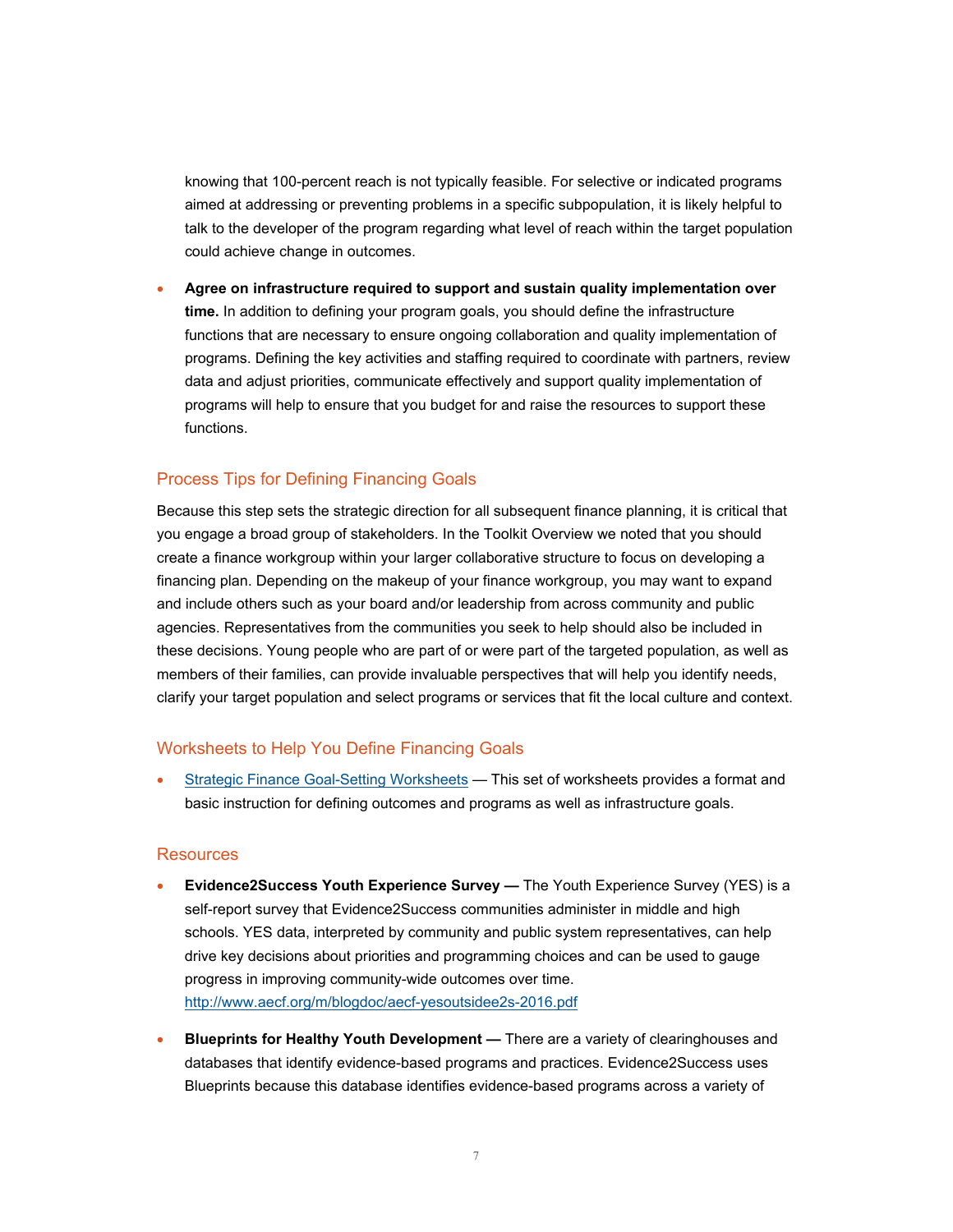child and youth well-being outcomes, and provides information on program implementation, target population and funding. It can be searched by the risk and protective factors and outcomes utilized in the Evidence2Success Youth Experience Survey. <http://www.blueprintsprograms.com/>

- **Target population resources —** In addition to the YES, which can be used to estimate target population based on risk factors, the following resources can help determine or estimate the target population based on demographic factors.
	- **The United States Census Bureau** provides population data at the state, county and metropolitan level.<https://www.census.gov/>
	- **The KIDS COUNT Data Center** is a source for data on child and family well-being in the United States. You can access hundreds of indicators, download data and create reports and graphics.<http://datacenter.kidscount.org/>

#### **STEP 2. WHAT FINANCIAL RESOURCES DO YOU NEED?**

#### **Overview**

Once you have defined what you will finance, you need to determine what resources are necessary to achieve your goals. In this step, you will break down broad scale targets into threeyear goals and develop detailed yearly budget projections for program and infrastructure costs. Then you will calculate your budget gaps — the dollars you need to raise to support your scale goals ─ by subtracting the resources you have already secured from your total budget projections.

#### Steps for Identifying Needed Resources

- **Develop three-year scale goals.** To have the reach you desire, you will likely need to scale up programs incrementally. Take your overall scale target and set realistic yearly goals for how many children you can serve with the program or service. Factors to consider include the time needed to train or hire staff, rework contracts or generate funding.
- **Develop detailed budgets for implementation by year.** Based on the program and infrastructure needs you identified in Step One and your yearly scale goals, you can now estimate what it will cost to implement the programs or services. Consider the cost to implement each task, including the number of FTEs associated with completing the task. (*See Evidence2Success Scale and Budget Worksheets below.*) Keep in mind that projecting costs for years 2 and 3 may be more difficult, but that the goal is to have general budget estimates.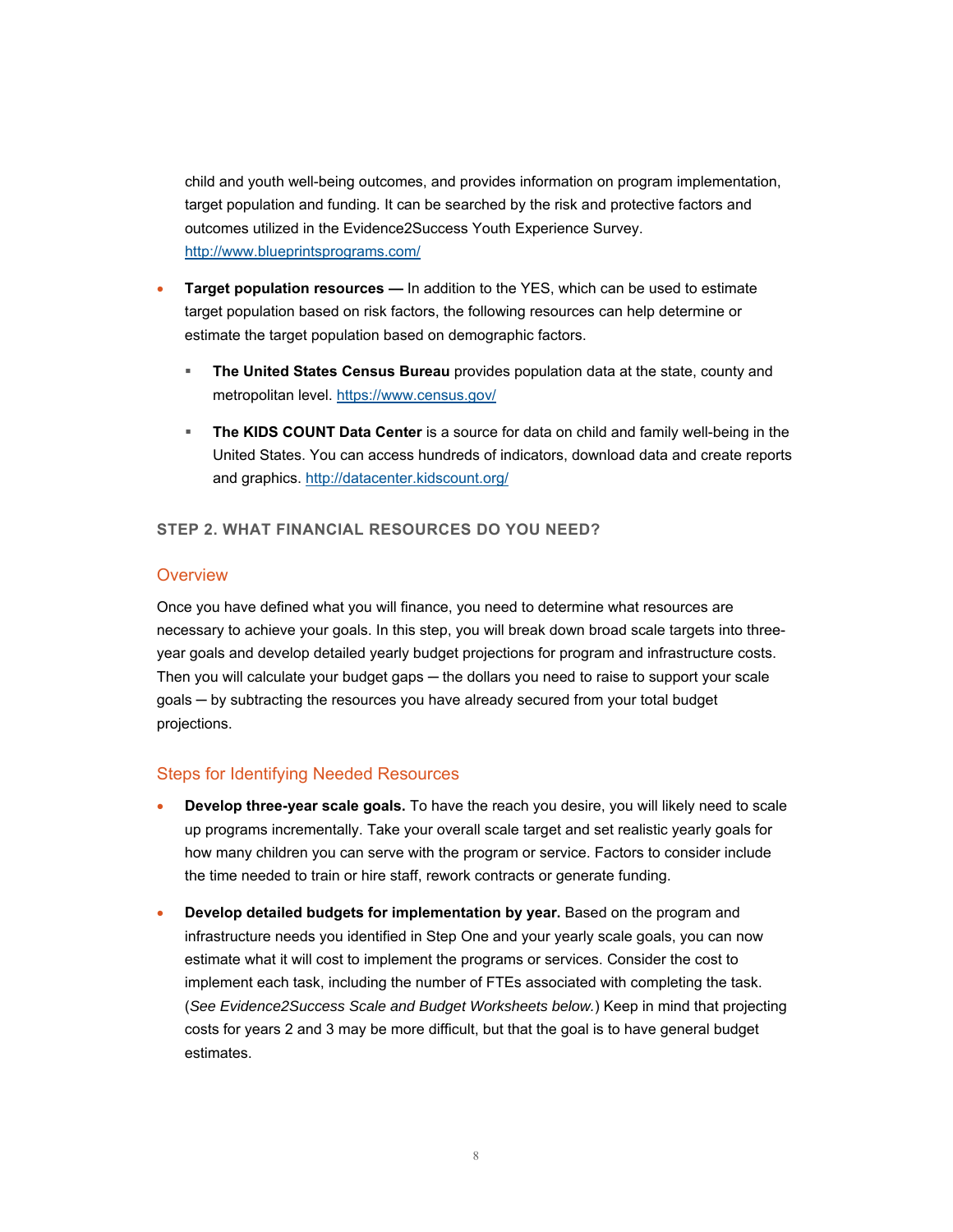- **Consider costs for moving from current practice to new practice.** Implementing new practice incurs costs such as training staff, relocating staff, or new data collection systems. Be sure to take these costs into account as you estimate your yearly budget for implementation. These costs are often highest in the first year or two of implementation.
- Learn what is and is not included in purveyor fees. National programs vary significantly in what they include in their purveyor fees. Some programs may include fidelity monitoring, implementation support and use of national data systems in their fees for the first couple of years. These costs should not be duplicated in your infrastructure costs if they are covered by the direct program costs.
- **Record funds already secured and identify gaps.** Once you have identified the budget, you can record what funds are already available to support implementation, such as funds for training staff, data analysis or cross-system collaboration. You can then calculate your funding gaps and have a bottom-line number for resources needed.
- **Convene the finance workgroup to review estimates.** The finance workgroup will need to convene to review and agree on the scale and budget projections, and to understand what funds are already secured and what are the remaining gaps.

# Process Tips for Identifying Needed Resources

While it is important to consult with a variety of stakeholders to develop budget projections, it is very difficult to put together budgets as a group process. Ideally, whoever is acting as the lead for the finance workgroup can work directly with partners to obtain the information needed and put together the three-year scale and budget projections. These initial estimates can then be taken to the finance workgroup for review and gaps analysis.

## Worksheets to Help You Identify Needed Resources

- **Scale and Budget Worksheets** This series of worksheets can help to generate:
	- Three-year program scale estimates
	- Program-specific budget projections
	- Infrastructure scale and cost estimates
	- Total three-year costs and funding gaps

[Download instructions for the Step 2 worksheets](http://www.aecf.org/m/resourcedoc/e2sf-step2-scale-and-budget-worksheet-instructions.docx) and then [access all five worksheets](http://www.aecf.org/m/resourcedoc/e2sf-step2-scale-and-budget-worksheet.xlsx).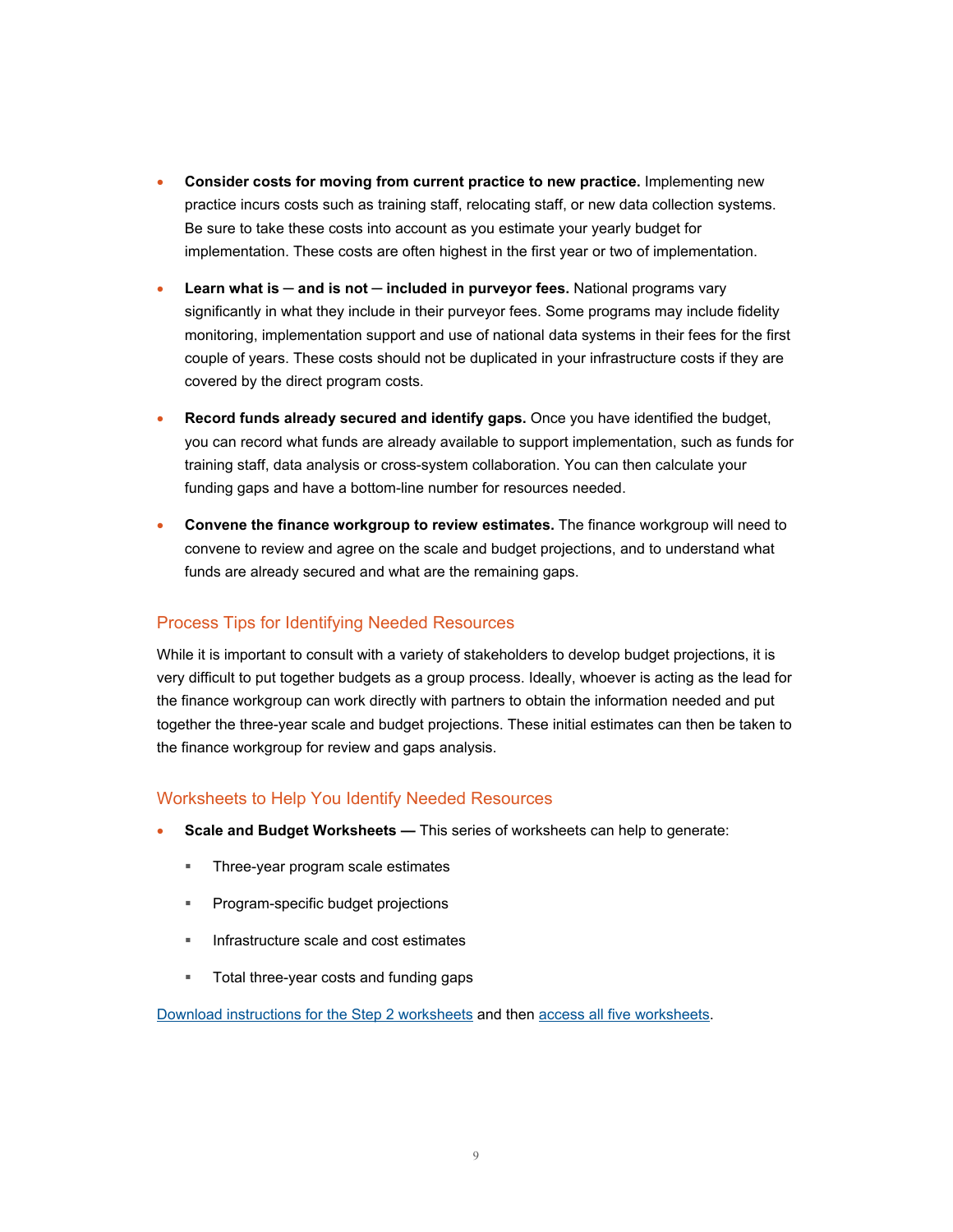#### **Resources**

 [Blueprints for Healthy Youth Development](http://www.blueprintsprograms.com/) **—** The Blueprints database includes information on program and infrastructure costs, including what is included in purveyor fees.

#### **STEP 3. HOW ARE YOU CURRENTLY INVESTING RESOURCES?**

#### **Overview**

With a clear understanding of the resources needed and already secured, it is important to look critically at how dollars supporting services for families and children are currently invested in your community. In this step, you will bring together information from across public and private funding agencies and departments to shed light on what funds are invested in programs and services related to your outcomes and how effective those investments are. Collecting this information will help each of your partners to consider whether there are opportunities in either the short or long term to direct dollars from their budget toward your shared financing goals.

Looking critically at how resources are currently spent and advocating for shifts in funding is, of course, a politically charged process. This process is most successful when taken on by a strong partnership jointly committed to funding shared program goals together. The review of current resources should focus on helping all of the partners understand the current landscape of funding supporting programs and services in your community, identifying opportunities for better coordination and alignment and for each partner to identify where there are opportunities to support the financing goals in the short or longer term.

#### Steps for Reviewing Current Investments

- **Hold an initial meeting to agree on data collection approach.** A critical starting point is to get buy-in and agreement from key leaders on the approach to collecting and analyzing fiscal data. At an initial meeting with leadership, reach agreement on:
	- the organizations and agencies that will collect fiscal data for which programs or services;
	- the level of data to be collected (state, region, county, city);
	- the population for which data will be collected;
	- the fiscal years for which data will be collected;
	- the analyses to be run; and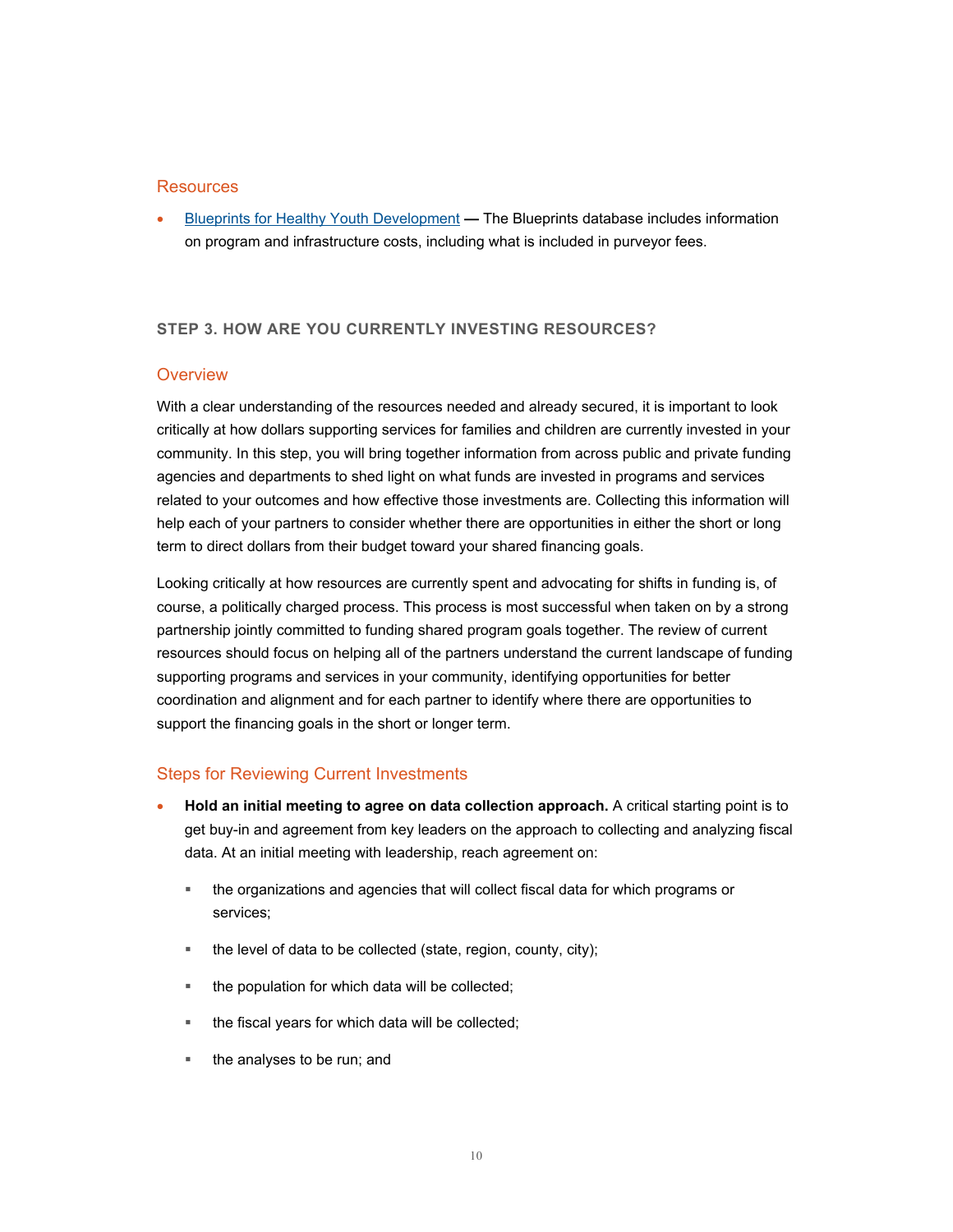a timeline for data collection.

**(***For more information on these issues, see the [Fund-Mapping Data and Analyses Worksheet](http://www.aecf.org/m/resourcedoc/e2sf-step3-fundmapping-worksheet.docx) below.***)** 

- **Identify fiscal and program leads for each funding agency or organization.** A lead contact should be identified within each agency or organization that is collecting data. These leads will coordinate data collection and also help interpret the data once collected and analyzed.
- **Vet analyses with each agency before sharing.** Once initial analyses are run, the reports should be shared with each organization or agency that provided data. They need the opportunity to review analyses containing their data to ensure it is accurate and approve sharing with others.
- **Engage finance workgroup in final analysis.** After the analyses have been vetted, the finance workgroup can come together to discuss the findings about current investments and use those data to begin to determine what financing strategies to use.

# Process Tips for Reviewing Current Investments

This step requires bringing leadership together to reach agreement on which agencies and departments will share data and on what programs and services. Ideally, you should collect data from public and private funders making investments in your community, rather than from individual service providers. Funders can share information on the range of contracts and investments they are making. This will generally be more efficient and less likely to result in double counting than collecting information from individual nonprofit agencies. A lead staff person from each funding agency or organization will need to be identified and tasked with collecting the necessary information on existing investments. The finance workgroup lead can coordinate and follow up on data collection, and can compile and analyze the data to share back with the full finance workgroup for review and discussion. Because collecting information on existing resources can take significant time, you should begin work to collect data on current investments at the same time that you begin work to define your finance goals. This will help to ensure that you have information on current investments ready to review at the point in finance planning when you have estimated your resource needs.

## Worksheet to Help You Review Current Investments

 [Fund-Mapping Data and Analyses Worksheet](http://www.aecf.org/m/resourcedoc/e2sf-step3-fundmapping-worksheet.docx) **—** This document contains a template with basic data fields included in the Evidence2Success fund-mapping process, instructions and useful analyses to review.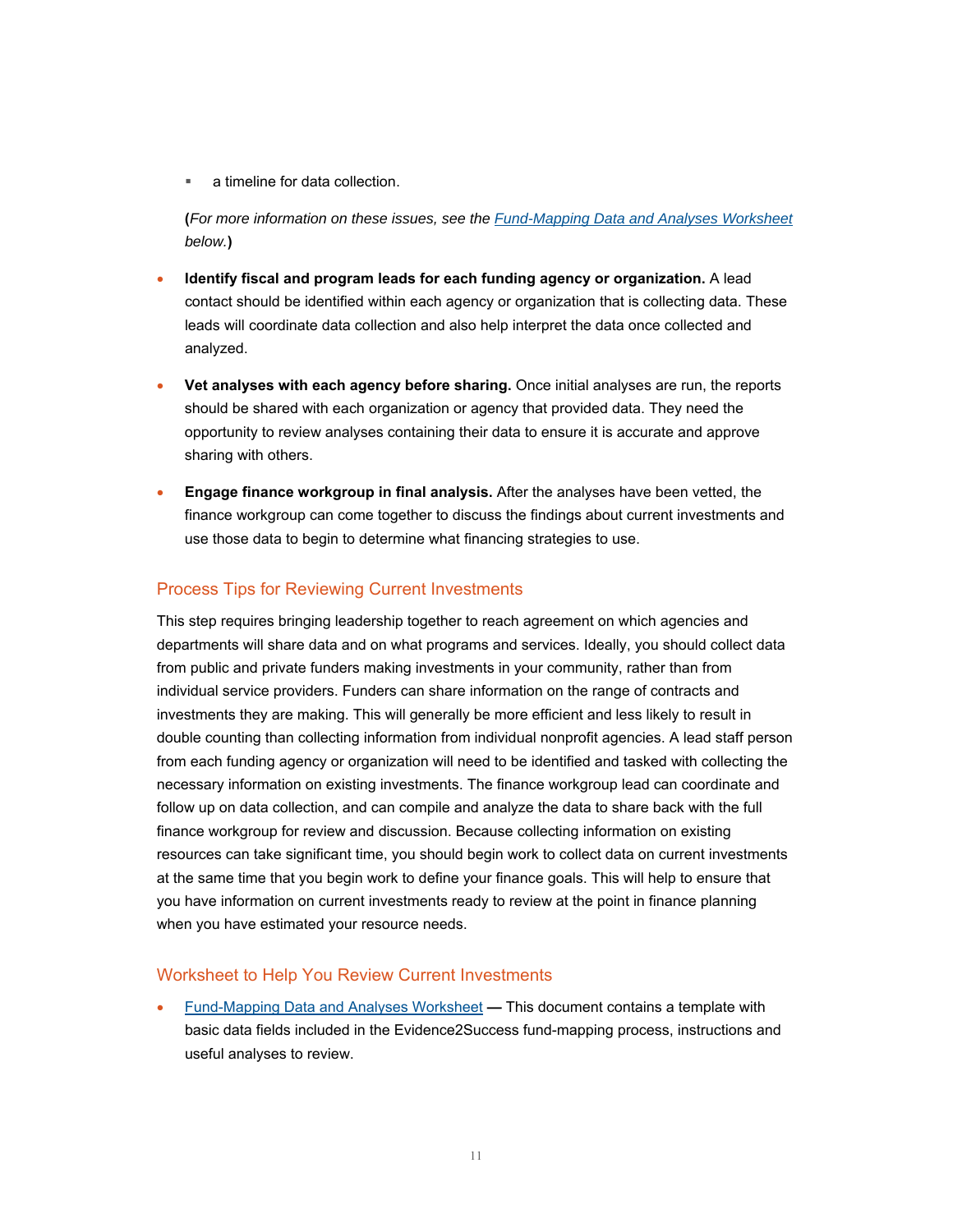#### **Resources**

- [Introduction to the Evidence2Success Fund-Mapping Tool](http://www.aecf.org/m/e2s/e2s-introduction-to-fund-mapping-tool.pdf)This brief document provides an overview of the goals, processes and key analyses included in fund mapping in Evidence2Success.
- **Evidence2Success Fund-Mapping Tool** Fund mapping is a process that helps public agencies collect data on how their funding is invested and helps to align those investments with priority outcomes. It is particularly useful when collecting data across multiple agencies. The Casey Foundation's Evidence2Success initiative is piloting a web-based fund-mapping tool that enables multiple agencies to enter information into a single database and quickly run cross-agency analyses once data is entered. The next round of Evidence2Success communities will be selected in 2017. More information about Evidence2Success can be found at www.aecf.org.

## **STEP 4. WHAT FINANCING STRATEGIES WILL SUPPORT YOUR GOALS?**

#### **Overview**

In Step Four, you are ready to identify the financing strategies that will generate dollars to support your work. To begin, the finance workgroup will review a full range of financing strategies and, given the information collected in prior steps, identify those strategies that offer the greatest opportunity in your local context. Which financing strategies are most appropriate will depend on your outcomes, populations and the tested, effective programs or services that you have selected. Keep in mind that financing strategies that support the initial implementation may look very different from the more ambitious, systemic, long-term strategies that will take a program or service to scale.

#### Financing Strategies to Support Tested, Effective Programs

The following framework of financing strategies was developed to guide finance planning with Evidence2Success partnerships, which typically include public agency leaders. These financing strategies are best suited for collaborations with significant engagement from public sector leaders.

- **Improving use of existing funding** There are significant funds already invested in programs for children and families. If current investments are not aligned with your goals and/or are not producing good results, opportunities exist to make better use of current funding. Leaders can consider redirection, which shifts funding from lower priority services to higher priority services, and reinvestment, which shifts funding from higher-cost services to lower-cost services and reinvests the savings.
- **Allocating state or local funds** States and localities have significant discretion in how they set funding priorities, with budget decisions typically made at the legislative level with input from public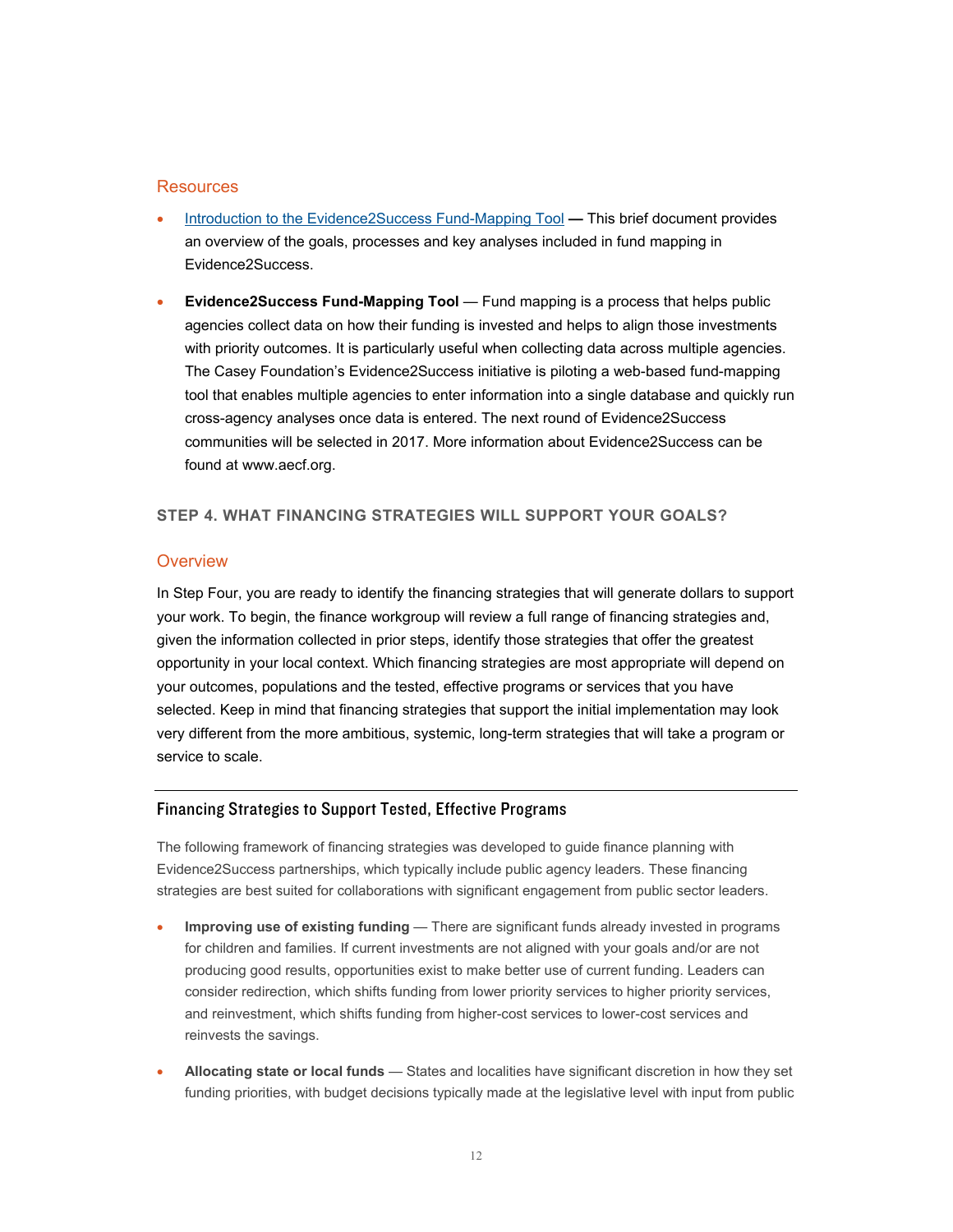agencies. Leaders can prioritize or "earmark" certain funds to support programs with an evidence base. They can also incentivize the use of tested, effective programs in contracts and grant awards.

- **Maximizing federal funds** Federal funding is a sizable portion of total resources available to support children and families. There are multiple approaches to consider:
	- Maximizing entitlement programs that provide support for specified services for everyone who meets eligibility requirements. Important entitlement programs include Medicaid and Title IV-E, which funds child welfare. Public agency leaders can maximize funding by ensuring all recipients are enrolled, by expediting enrollment processes, by effectively capturing and billing for services, by expanding categories for services under state plans and by identifying all state and local spending that qualifies for federal reimbursement.
	- Directing formula and block funds, which are allocated to states and/or localities based on set formulas. State and/or local leaders have flexibility in allocating the funding within broad federal guidelines, and generally develop a plan for how they intend to use the funds.
	- Applying for discretionary grants from federal agencies. Funding through competitive grants goes to eligible applicants, such as state or county agencies, local education agencies, community-based or faith-based organizations, as well as community partnerships and collaboratives. These grants are highly competitive, but can provide direct and sizable funding often for periods of three to five years.
- **Public-private partnerships** Public-private partnerships are collaborations between public agencies, private investors, businesses and private organizations in support of agreed-upon goals. Successful public-private partnerships establish clear goals for collaborative action and tend to be supported by skilled conveners. Such partnerships can leverage private contributions that fill in gaps where no public funds are available.
- **Debt financing Debt financing entails accessing low- or no-cost loans to support** implementation or administrative functions. These loans require repayment, but most are structured with favorable term lengths and below-market interest rates. Debt financing is best aligned with financing large one-time capital costs, or can be used as operating capital for a program that has a reliable revenue stream.
- **Social impact bonds** ─ A social impact bond is a relatively new financing model that forms a contract between a private investor and a public agency in which the investor agrees to pay for improve social outcomes. Social impact bonds can attract new private investment for prevention and early intervention services and can incentivize service delivery focused on outcomes. To succeed, the intervention supported by the bond must have sufficiently high net benefits to allow investors an opportunity to earn a return as well as have clear and measurable outcomes.
- **Generating new revenue** State and local leaders can create mechanisms to generate new revenue and to set it aside for specific populations or services. Generating new revenue streams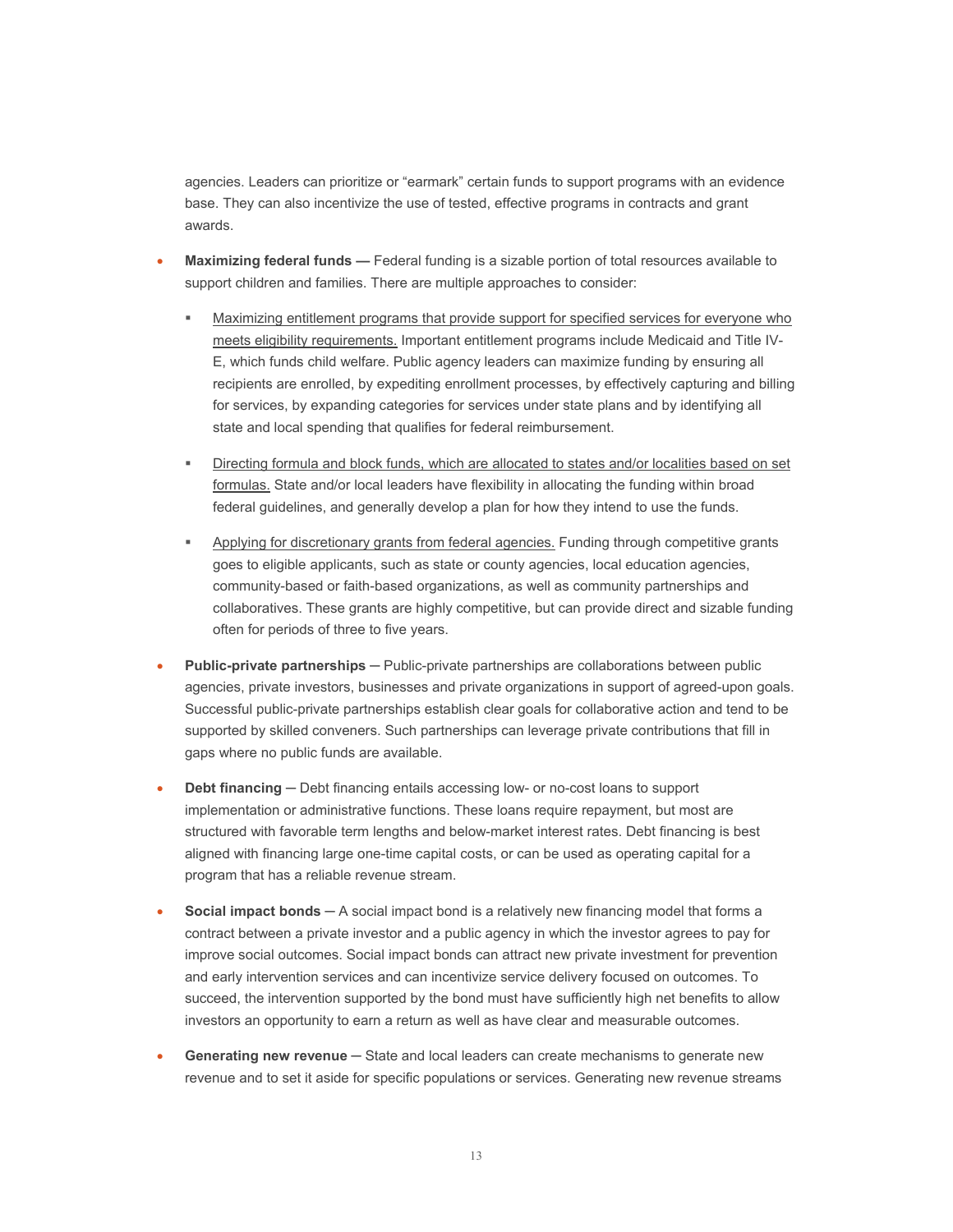can take a variety of forms, including creating special taxing districts, special tax levies or prevention-focused taxes or fees.

*(See [Evidence2Success Financing Strategies and Structures white paper](http://www.aecf.org/m/resourcedoc/AECF-FinancingStrategiesandStructures-2014.pdf) for more detailed descriptions of each strategy and related case studies.)* 

#### Steps to Identify Financing Strategies to Support Your Goals

- **Start by considering the full variety of possible financing strategies**. Your long-term success will depend on a diverse set of financing strategies. Some strategies may suit your effort than others, but it is important to consider many options before determining what will work best in your situation.
- **Learn from other communities.** Clearinghouses, such as Blueprints for Healthy Youth [Development, share information on how others are currently funding the programs or](http://www.blueprintsprograms.com/)  services. Contact other communities to find out more about how they achieved their financing goals.
- **Prioritize among the financing strategies you have considered.** As you review possible finance strategies, gather information that will help your partners to prioritize, including which of your programs and activities the strategy can support, the projected revenue the strategy will generate, the time frame to realize revenue, whether revenue would be a short-term or ongoing source of support and the political implications of pursuing a particular financing strategy. (*See [Evidence2Success Finance Strategies Worksheet below.](http://www.aecf.org/m/resourcedoc/e2sf-step4-financing-strategies-worksheets.docx)*)
- **Develop short-, medium- and long-term strategies.** It is important to identify strategies that meet different needs, such as the start-up of a program versus taking a program to scale. Keep in mind that strategies that take programs to scale often involve public systems and require legislative, regulatory or practice change, which take longer to implement. These types of shifts in funding may be incremental in nature.
- **Keep all partners engaged**. Most funding for programs and services for children comes from public sources, which makes public partners critical to the strategic financing process. However, community members also play a vital role in the selection and design of financing strategies. Their perspective, influence and role as partner allow for more financing options to be considered and utilized.

#### Process Tips for Identifying Finance Strategies to Support Your Goals

Identifying the finance strategies you will implement will likely take several meetings. At a first meeting focused on financing strategies, your finance workgroup can review a full range of financing strategies and identify strategies of interest, additional information needs and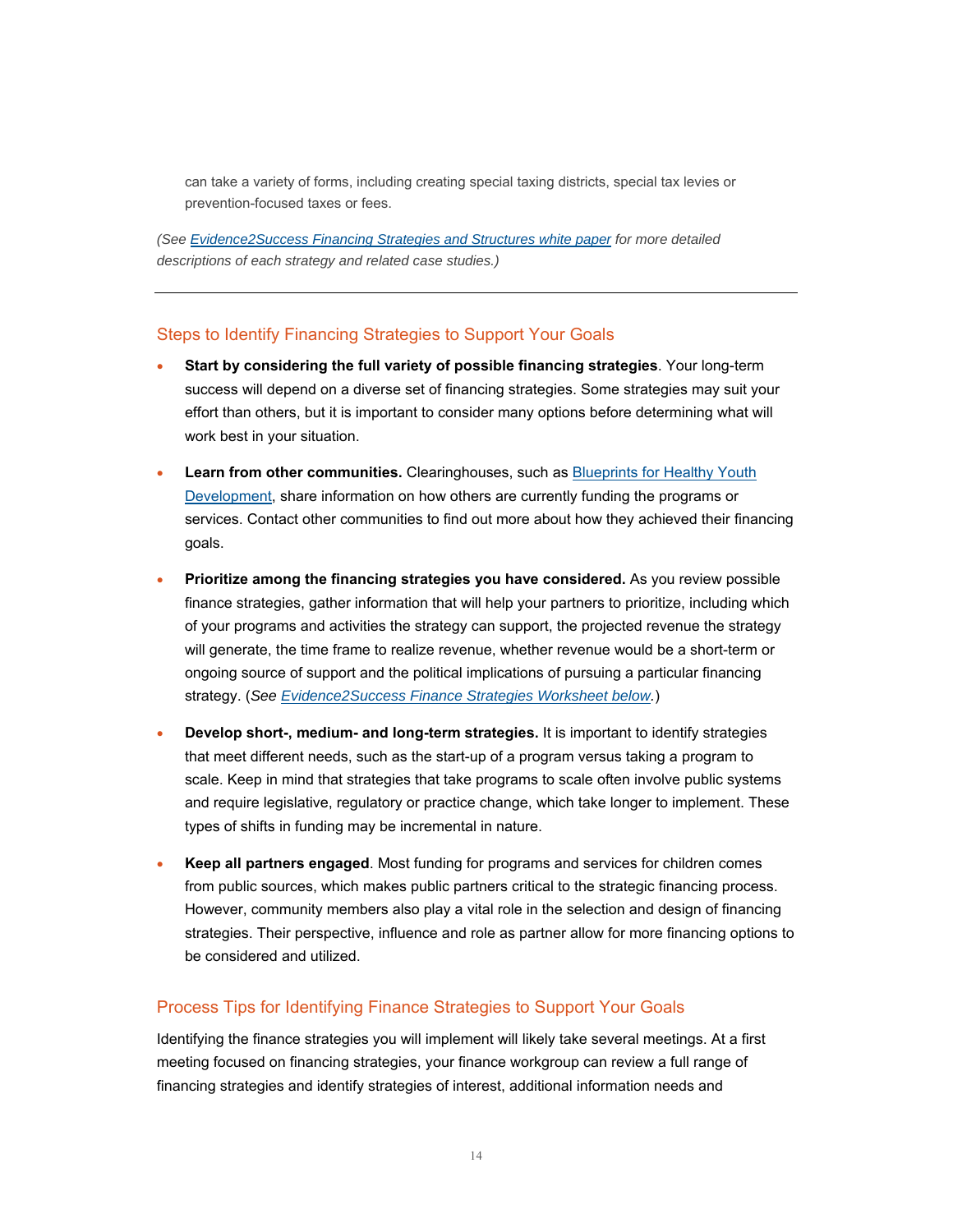responsibilities for gathering needed information. Subsequent meetings can focus on reviewing detailed information for each strategy and prioritizing those that represent the best opportunities for your work. For this step it may be helpful to enlist outside expertise at the state or national level to help you consider various options. Federal, state and local funding streams are increasingly focused on supporting evidence-based programs and services. New opportunities regularly arise. It may also be helpful to connect with leaders from other communities who are funding similar efforts to hear their insights.

#### Worksheets for Identifying Finance Strategies to Support Your Goals

 [Finance Strategies Worksheets](http://www.aecf.org/m/resourcedoc/e2sf-step4-financing-strategies-worksheets.docx) *—* These worksheets walk through the process of gathering key information on a range of finance strategies and prioritizing those strategies based on what is most feasible and promising in your state and local context.

#### **Resources**

 [Evidence2Success Financing Strategies and Structures](http://www.aecf.org/m/resourcedoc/AECF-FinancingStrategiesandStructures-2014.pdf) *—* This brief provides an overview of strategic financing for Evidence2Success communities, including descriptions and case studies of financing strategies and structures that public system, school and community leaders can consider.

#### **STEP 5. HOW WILL YOU WORK TOGETHER TO SECURE NEEDED RESOURCES?**

#### **Overview**

Once your financing strategies have been identified, it is important to create a plan for how you will pursue financing strategies and secure needed resources. The financing strategies you selected should include short-term approaches such as applying for a particular grant, and longer-term strategies such as working with the state legislature to allocate dollars. You will develop a work plan that sets clear goals for each strategy, including timelines and responsibilities among the various partners. You will also need to put in place processes to support ongoing decision making, data collection and reporting to ensure your strategic financing plan is used and is regularly updated to reflect a dynamic funding environment.

#### Steps to Working Together to Secure Needed Resources

 **Develop a work plan.** Your work plan should outline how you will implement each of your financing strategies. Identify each step necessary to achieve your goals, list who will be responsible for the step and set target completion dates. Be sure to list any questions that come up as you develop the work plan.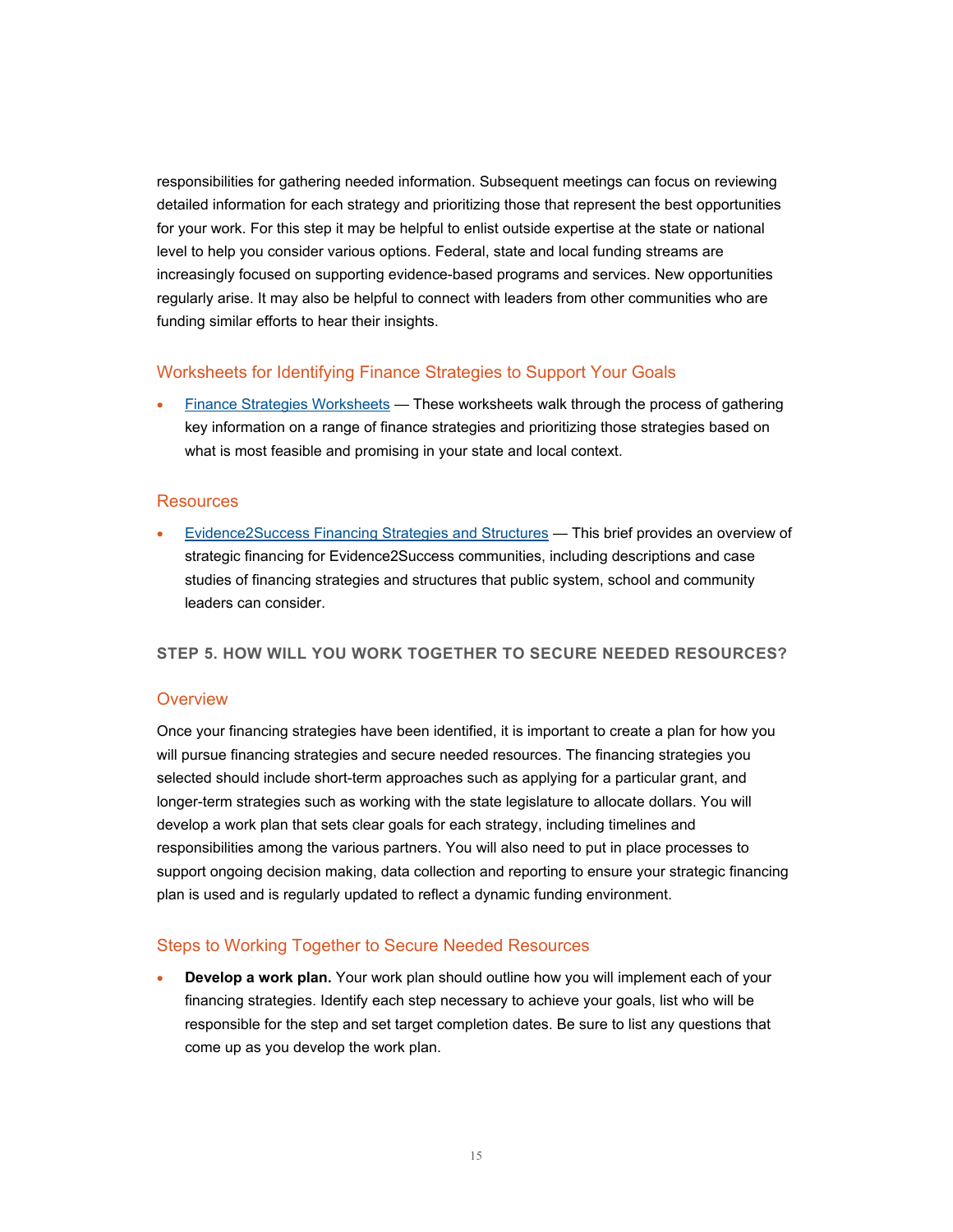- **Support ongoing fiscal data collection and reporting.** The finance workgroup should determine an ongoing process and timeline for fiscal data collection. Consider developing a memorandum of understanding outlining the commitment of each partner to share data on a regular basis. And while tracking of outcome data is another topic that deserves its own attention, keep in mind that strategic financing requires analysis of both outcome data and fiscal data. Fiscal data should be reviewed alongside outcome data to ensure that the resources result in intended outcomes.
- **Establish processes for ongoing communication and coordination on funding opportunities.** The funding environment is dynamic and new funding opportunities will continually arise. Establish mechanisms within the finance workgroup for regular sharing of information about funding opportunities and decision making about whether and how to pursue those opportunities.
- **Monitor and update your work plan.** Once you have developed a work plan, you should regularly track the efforts of those responsible for tasks on the work plan and add new responsibilities and activities in response to new funding opportunities that arise**.**

## Process Tips for Working Together to Secure Needed Resources

The finance workgroup will oversee implementation of the strategic finance plan, with regular reporting to overall leadership. It is important to engage the members of your workgroup in setting goals for pursing financing strategies and taking responsibility for moving strategies forward. Developing this work plan can occur at a meeting of your finance workgroup once finance strategies have been selected. This will help to ensure shared accountability for developing funding and that you take advantage of the various networks and expertise of members of your workgroup. Development of the work plan will mark the transition from your more intensive strategic financing planning process to less frequent meetings to track progress toward your financing goals and make adjustments as needed.

## Worksheet for a Strategic Financing Work Plan

[Strategic Financing Work Plan Worksheet](http://www.aecf.org/m/resourcedoc/e2sf-step5-strategic-financing-workplan-worksheet.docx) 

# IV. Conclusion

Developing a collaborative strategic financing plan will help partners to make the most of limited resources by avoiding duplication and aligning resources toward shared outcome and program goals. Once developed, a strategic financing plan must be a living document. The plan should inform the work of leaders on an ongoing basis and be updated regularly to reflect changing priorities, funding opportunities and policy context. Most importantly, a strategic financing plan